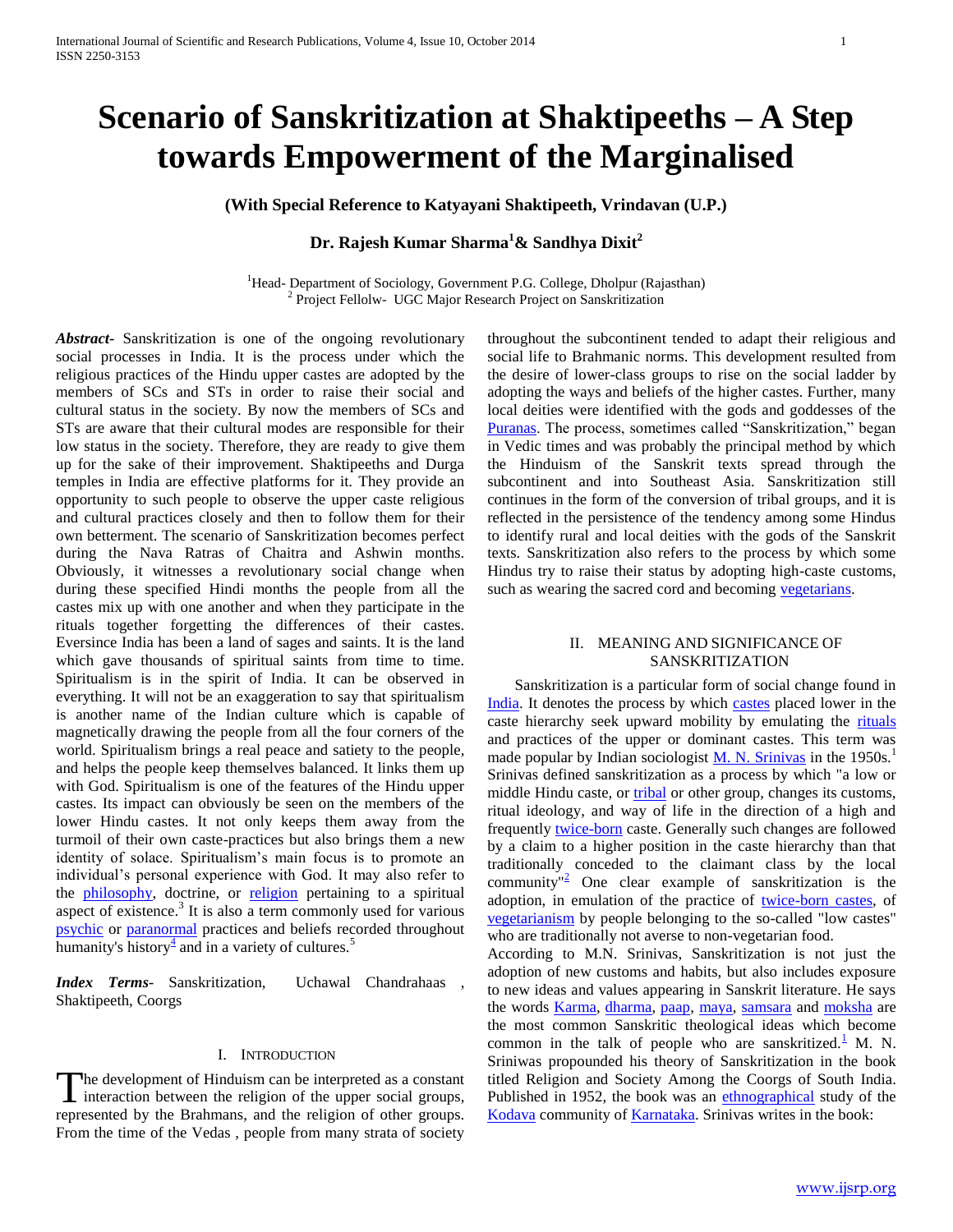"The caste system is far from a rigid system in which the position of each component caste is fixed for all time. Movement has always been possible, and especially in the middle regions of the hierarchy. A caste was able, in a generation or two, to rise to a higher position in the hierarchy by adopting vegetarianism and teetotalism, and by Sanskritizing its ritual and pantheon. In short, it took over, as far as possible, the customs, rites, and beliefs of the Brahmins, and adoption of the Brahminic way of life by a low caste seems to have been frequent, though theoretically forbidden. This process has been called 'Sanskritization' in this book, in preference to 'Brahminization', as certain Vedic rites are confined to the Brahmins and the two other 'twice- born' castes.["](http://en.wikipedia.org/wiki/Sanskritization#cite_note-7) $\frac{2}{3}$ The book challenged the then prevalent idea that caste was a rigid and unchanging institution. The concept of sanskritization addressed the actual complexity and fluidity of caste relations. It brought into academic focus the dynamics of the renegotiation of status by various castes and communities in India.

#### III. CAUSES OF THE SUCCESS OF SANSKRITIZATION IN INDIA

- Political and Economic Factors; The establishment of British rule in India gave more opportunities to lower castes to sanskritize themselves and raise their social status.
- Expanding means of transport and communication too have contributed to the process by the way of new avenues and opportunities of cultures contracts.
- However, lower castes aspiring to climb upwards in caste hierarchy have to face hostility from the castes of middle strata. The same from higher castes too when the lower castes try to start using shoes or wear neat and clean clothes.
- Lower castes are more liberal, permissive and progressive despite their lower status. They have liberal and positive attitude especially towards the position of women but tend to become conservative by the process of sankritization.
- However, the lower castes beside restoring to sankritization to acquire higher status in the society, they are also struggling fiercely to retain their backward status for taking advantage of educational concessions and government job.

## IV. RESULTS OF THE PROCESS OF SANSKRITIZATION

- Erosion of cultural autonomy of the woen folk includes erosion in the freedom to choose life partner.
- Changes in family structure include a movement towards the orthodox Hindu joint family.
- Stronger authority to father, monogamy, a stronger caste organisation with increased tendency of out casting.
- Change in food habits include outlawing beef and pork eating and consumption of liquor.
- Acquisition of higher education. Adoption of dowry practices instead of the token bride price.

 Change in religious practices include donning of sacred thread, giving up of sacrifice of pigs at the time of wedding and increased emphasis on pilgrimage.

## V. MEANING & SIGNIFICANCE OF SHAKTIPEETH

 The Shakti Peethas (holy places of cosmic power) are places of worship consecrated to the goddess Sati, the female principal of Hinduism<sup>1</sup> and the main deity of the **Shakta** sect. They are sprinkled throughout the [Indian subcontinent.](http://en.wikipedia.org/wiki/Indian_subcontinent) This goddess Shakti, the Goddess of power is the complete incarnation of [Adi](http://en.wikipedia.org/wiki/Adi_Shakti)  [Shakti,](http://en.wikipedia.org/wiki/Adi_Shakti) has three chief manifestations, as [Durga,](http://en.wikipedia.org/wiki/Durga) Goddess of strength and valour, as **Mahakali**, goddess of destruction of evil and as Goddess Gowri, the goddess of benevolence. As the legend goes, Sati and Shiva got married against the consent of Sati's father Yaksha. Once, *Daksha* performed a yajna with a desire to take revenge on Lord [Shiva.](http://en.wikipedia.org/wiki/Shiva) Daksha invited all the deities to the yajna

 Fuller, Christopher John (2004). [The Camphor Flame:](http://books.google.com/books?id=To6XSeBUW3oC&pg=PA44)  [Popular Hinduism and Society in India](http://books.google.com/books?id=To6XSeBUW3oC&pg=PA44) except Lord Shiva and Sati. The fact that she was not invited did not deter Sati from attending the yajna. She expressed her desire to attend the yajna to Shiva, who tried his best to dissuade her from going. Shiva eventually relented and Sati went to the yajna. [Sati,](http://en.wikipedia.org/wiki/Dakshayani) being an uninvited guest, was not given any respect at the yajna. Furthermore, [Daksha](http://en.wikipedia.org/wiki/Daksha) insulted Shiva. Sati was unable to bear her father's insults toward her husband, so she immolated herself. Enraged at the insult and the injury, Shiva destroyed Daksha's yajna, cut off [Daksha's](http://en.wikipedia.org/wiki/Daksha) head, and later replaced it with that of a male goat as he restored him to life. Still immersed in grief, Shiva picked up the remains of Sati's body, and performed the [Tandava,](http://en.wikipedia.org/wiki/Tandava) the celestial dance of destruction, across all creation. The other Gods requested [Vishnu](http://en.wikipedia.org/wiki/Vishnu) to intervene to stop this destruction, towards which Vishnu used the [Sudarshana Chakra,](http://en.wikipedia.org/wiki/Sudarshana_Chakra) which cut through the Sati's corpse. The various parts of the body fell at several spots all through the Indian subcontinent and formed sites which are known as Shakti Peethas today.

### VI. SHAKTIPEETHS

In the listings below:

- "Shakti" refers to the Goddess worshipped at each location, all being manifestations of Dakshayani (Sati), Parvati or Durga;
- "Body Part or Ornament" refers to the body part or piece of jewellery that fell to earth, at the location on which the respective temple is built.

| Sr.<br>No. | Place                                                   | Body Part<br><b>or</b><br>Ornament                           |
|------------|---------------------------------------------------------|--------------------------------------------------------------|
| 1          | Puri, Odisha (inside Jagannath<br>In<br>Temple complex) | Pada Bimala                                                  |
| 2          | ShawajPur Near Forbesganj, Bihar                        | lkati<br>Pradesh<br>(Waist)<br><b>Maa</b><br>Chhinnamashtika |
| 3          | Guwahati-Assam                                          | Yoni<br>khanda                                               |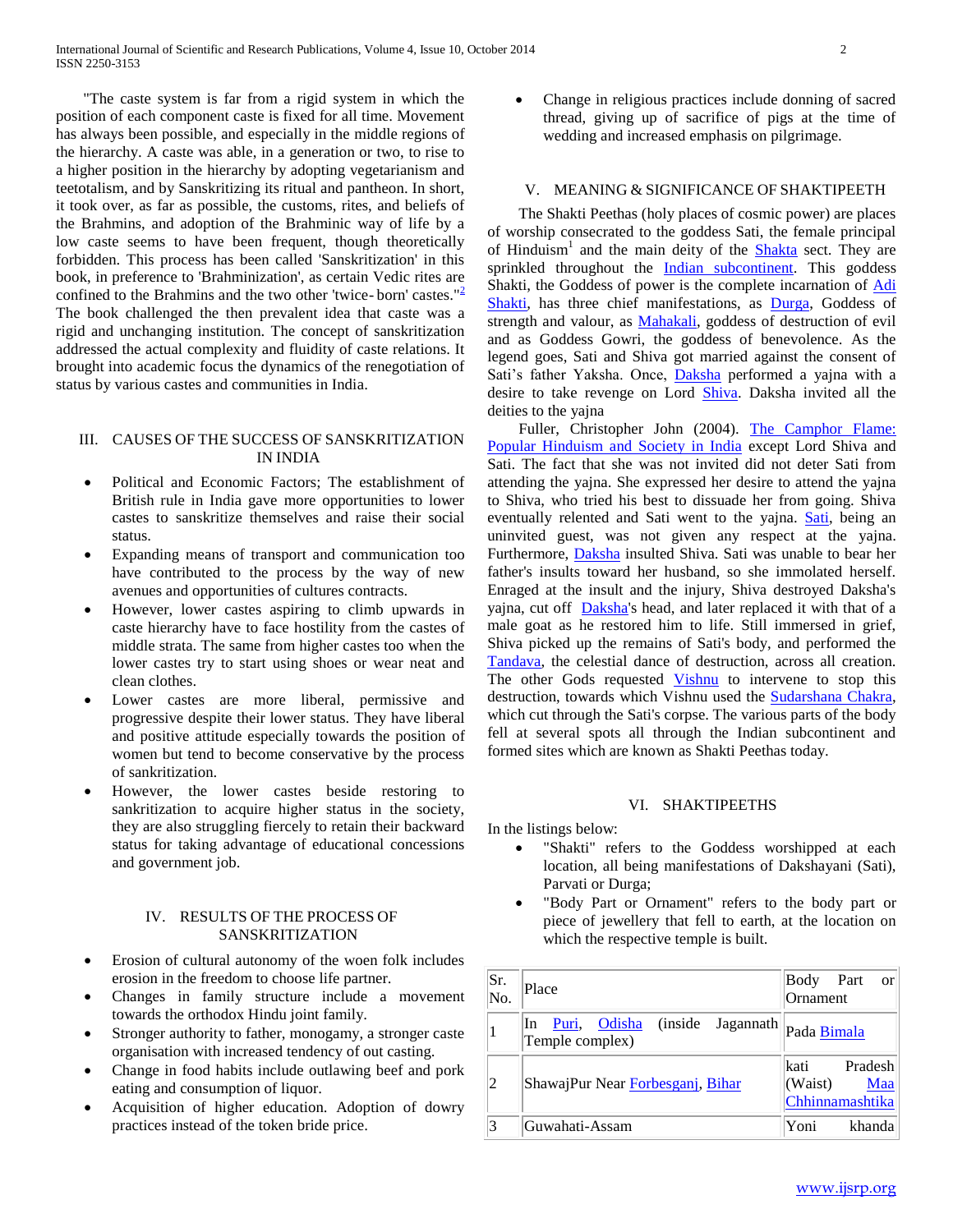|                     | Kamakshya              |
|---------------------|------------------------|
| Kolkata-West Bengal | Mukha<br>khanda        |
|                     | <b>Dakshina Kalika</b> |

 Apart from these four there are 52 other famous Peethas recognised by religious texts. According to the Pithanirnaya Tantra the 52 peethas are scattered all over [India,](http://en.wikipedia.org/wiki/India) [Sri Lanka,](http://en.wikipedia.org/wiki/Sri_Lanka)  [Bangladesh,](http://en.wikipedia.org/wiki/Bangladesh) [Nepal,](http://en.wikipedia.org/wiki/Nepal) [Tibet,](http://en.wikipedia.org/wiki/Tibet) [Bhutan](http://en.wikipedia.org/wiki/Bhutan) and [Pakistan.](http://en.wikipedia.org/wiki/Pakistan) The Shivacharita besides listing 52 maha-peethas, speaks about 26 more upapeethas. The Bengali [almanac,](http://en.wikipedia.org/wiki/Almanac) [Vishuddha Siddhanta Panjika](http://en.wikipedia.org/wiki/Vishuddha_Siddhanta_Panjika) too describes the 52 peethas including the present modified addresses. A few of the several accepted listings are given below. One of the few in [South India,](http://en.wikipedia.org/wiki/South_India) [Srisailam](http://en.wikipedia.org/wiki/Srisailam) in [Andhra Pradesh](http://en.wikipedia.org/wiki/Andhra_Pradesh) became the site for a 2nd-century temple. Then there are other 51 famous Shaktipeeths located in the various parts of India and 18 Maha Shaktipeeths. According to the manuscript Mahapithapurana (circa 1690-1720 CE), there are 52 such places. Among them, 23 are located in the **Bengal** region, 14 of these are located in what is now [West Bengal,](http://en.wikipedia.org/wiki/West_Bengal) [India,](http://en.wikipedia.org/wiki/India) 1 in Baster (Chhattisgarh), while 7 are in what is now [Bangladesh.](http://en.wikipedia.org/wiki/Bangladesh)

## VII. KATYAYANI SHAKTIPEETH, VRINDAVAN

 Katyayani shatkti peeth also known as Uma shakti peeth located in Vrindavan is one of the 51 Shaktipeethas where the 'Ringlets of Hair' of Devi Sati have fallen. Here the worship idols are – Devi as Uma (also known as another name of Goddess Parvati) and Lord Shiva as Bhootesh. The Katyayani Devi present here has a sword named Uchawal Chandrahaas in her hand and is sitting on a throne. The Katyayani Devi temple is situated in Radhbag near Yamuna in Vrindavan and is a very renowned Siddhapeeth. Katyayani is the 8th from of Durga. It is said that the girls of Braj worshipped Mata Katyayani in this Siddhapeeth to get Shri Krishna.

## VIII. OBJECTIVES OF THE STUDY

- To observe the behavior, activities and attitude of the members of the upper and lower Hindu castes at the Shaktipeeths
- To observe ways of living and rituals through which the members of the upper Hindu castes attract the members of the lower Hindu castes towards them.
- To find out the causes of this attraction.
- To explore the changes in the behavior and life style of the members of the lower Hindu castes.
- To observe and explore the occasions at the Shaktipeeths which allow both the members of the upper and the lower Hindu castes to join each other.
- To study and observe the attitude of the members of the high castes at the point of time and on those occasions when the members of the lower castes join them at the time of the worship and rituals.

#### IX. HYPOTHESIS

- The past of the lower Hindu castes in India is the history of struggle, exploitation, humiliation and injustice.
- The members of the upper Hindu castes have always kept themselves away from the members of the lower castes for several reasons.
- The members of the lower castes are now conscious of the fact that their own culture is responsible for this detachment.
- Now the members of the lower castes are ready to give up their own culture and to imbibe the culture of the members of the upper castes.
- Religious centres are open to all.
- The Shaktipeeths and Durga temples in India present a beautiful scenario of Sanskritization which reveals a tremendous change in the members of the lower castes.
- Katyayani Shaktipeeth at Vrindavan (U.P.) witnesses itself to be a platform of Sanskritization on certain occasions throughout the year, and particularly in the month of Chaitra (March) and in the month of Kwar (October) every year.

#### X. RESEARCH METHODOLOGY

 The work is an empirical study of 100 units selected randomly at Katyayani Shaktipeeth, Vrindavan. All the steps of scientific method of research including participant observation, collection of data through schedule technique, classification, analysis, interpretation, re-testing and tabulation of data and generalization were followed. Both the primary and the secondary data were used for the study.In the interview schedule, in addition to the other questions relating to the other aspects, 10 questions were included about the scenario of Sanskritization at Katyayani Shaktipeeth, Vrindavan. The investigator has tried his best to make his work scientific. He followed all the steps of scientific method.

#### XI. FINDINGS

- The members of the lower Hindu castes are conscious of their caste-evils like eating non-vegetarian food, drinking, gambling, odd-wearing, insanity, unhealthy surroundings etc.
- They are forced to believe of themselves that they are inferior to the members of the upper castes.
- They find the ways of living, customs, traditions, ways of worship of the members of the upper class much better than their own ways of living.
- They are eager to lead a normal and respectable life, i.e. the life which is led by the members of the upper castes.
- For the sake of their betterment, they are ready to give up their evils and to imbibe the cultural modes of living of the members of the upper castes.
- They believe that ritualistic and spiritualistics at the temples and at home can change their destiny and bring them closer to the members of the upper castes.